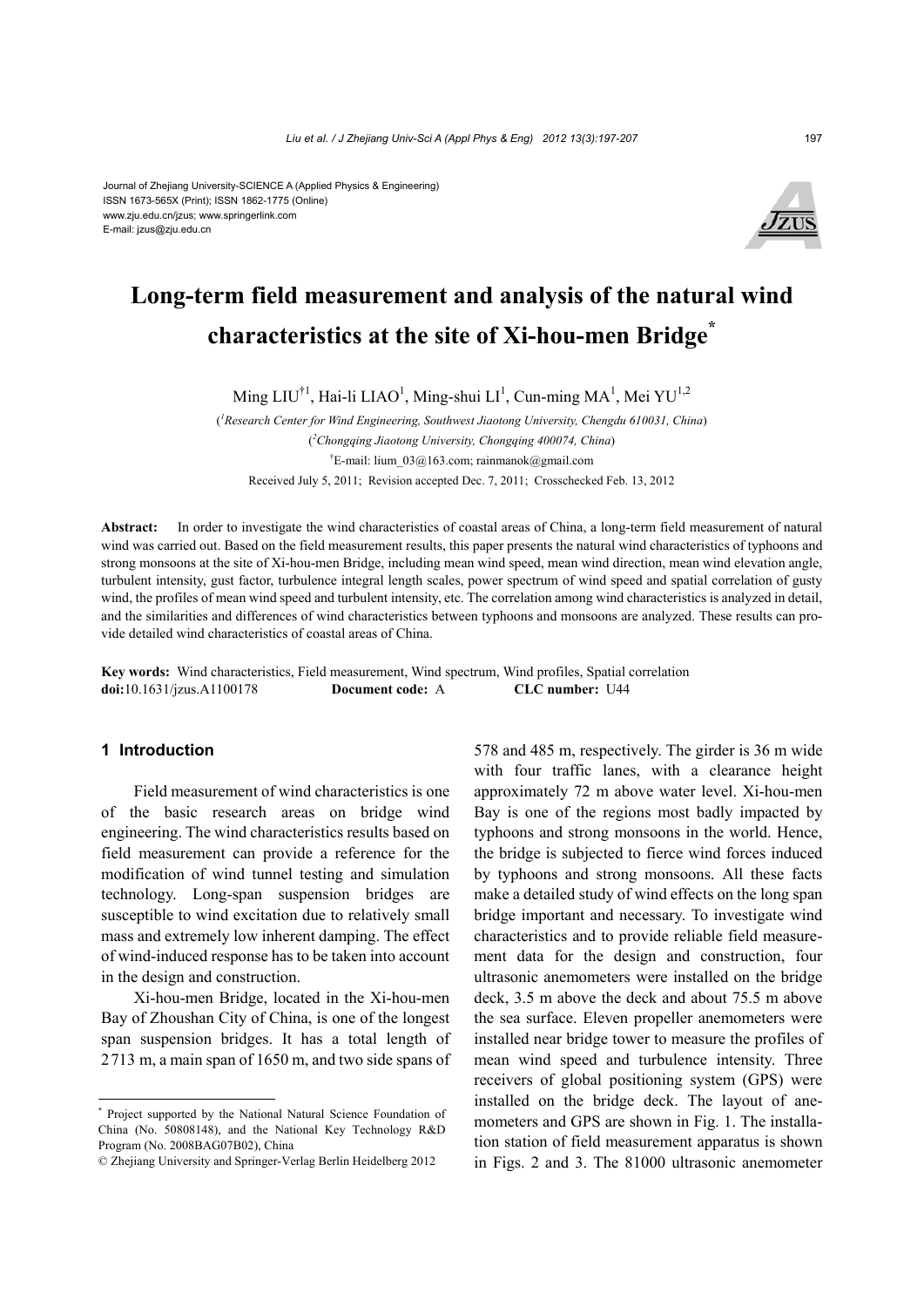produced by R.M. Yong Company is adopted for the turbulence wind characteristics in which wind speed ranges from 0 to 40 m/s, azimuth ranges from  $0.0^{\circ}$  to 359.9° and elevation ranges from −60° to 60°. The 05103V propeller anemometer produced by R.M. Yong Company is adopted for the profiles of mean wind speed and turbulent intensity in which wind speed ranges from 0 to 100 m/s, and azimuth ranges from 0.0° to 359.9°. In the field measurement, the sampling frequency was set to 100 Hz. The field measurement at this bridge was conducted from Oct., 2007 to Mar., 2009. This paper is based on the field measurement of typhoon "Rosa" and some extremely strong monsoons.

## **2 Modification of field data**

As the duration time of field measurement is very long, enormous field data are obtained. Many field data of low wind speed are included only for the continuity of field data. But the field data of low wind speed are insignificant for the wind characteristics. So a "Strong Wind Principle" is adopted, which means that the field data of mean speed greater than 8 m/s are applied in the analysis of wind characteristics and others are eliminated (Pang, 2006).

In addition, to reflect the real wind characteristics of mid-span of Xi-hou-men Bridge, the measured position is set in the mid-span on the deck. Due to the limitation of installation position, four ultrasonic anemometers are 3.5 m above the deck which may



**Fig. 1 Layout of sensors of wind speed, wind pressure and buffeting response**



**Fig. 2 Locations of 81000 ultrasonic anemometers attack angle −4°)**

influence the results of wind characteristics. So a computational fluid dynamics (CFD) simulation method is used to modify the influence of deck height to the field measurement data. Fig. 4 shows the local computational domain and grid around the deck. These boundaries are sufficiently far away from the cross-section. Using the CFD method, the wind speed is obtained at the observation position assuming the incoming flow wind speed ranges from 0–50 m/s. Vector-graph of wind speed is shown in Fig. 5 in which the inlet wind speed is 15 m/s and the attack angle is −4°. Similarly, wind elevation angle is



**Fig. 3 Locations of anemometers for mean wind speed profiles (a); Photo of 05103V propeller anemometer (b)**



**Fig. 4 Local computational domain and grid around deck**



**Fig. 5 Vector-graph of wind speed (inlet speed 15 m/s,**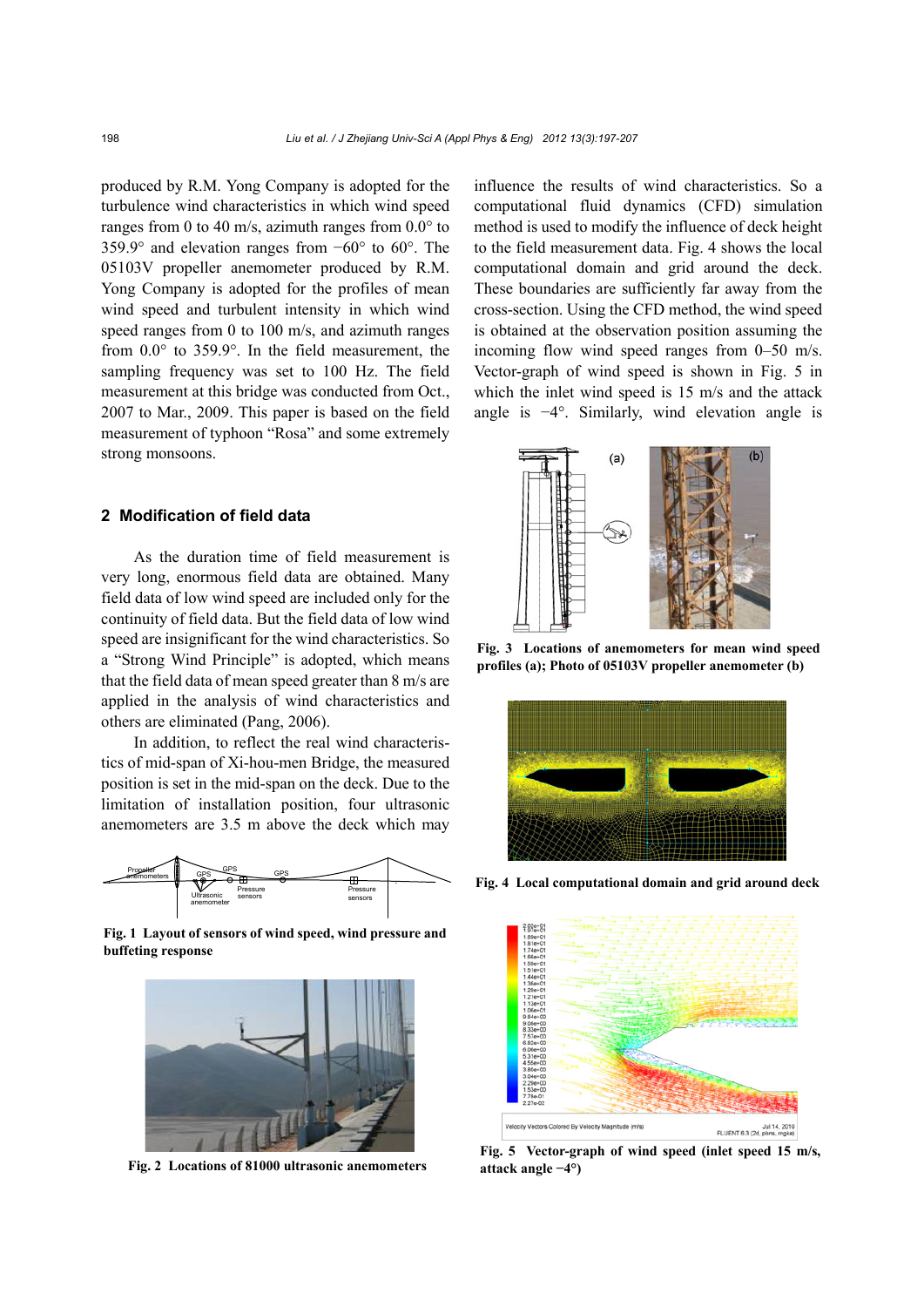obtained assuming the incoming flow wind elevation angle ranges from −10° to 10°. The correlation relationship of wind speed and wind elevation angle between observation position and incoming flow can be expressed by Eq. (1). The wind speed and wind azimuth around bridge tower can be modified by the same method.

The modified expression of wind elevation angle is

$$
y=0.00502x^2+0.54235x-2.6855, -10^{\circ} \le x \le 0^{\circ}, (1a)
$$
  

$$
y=0.01312x^2+0.31132x-1.58705, 0^{\circ} \le x \le 10^{\circ}; (1b)
$$

and the modified expression of wind speed is

$$
y=0.0063x^2+0.2644x+0.90971, \t(1c)
$$

where  $\nu$  is the wind elevation angle or wind speed of incoming flow, and *x* is the wind elevation angle or wind speed at observation position.

## **3 Wind characteristics of boundary layer wind**

## **3.1 Turbulence intensity and gust factor**

Turbulence intensity and gust factor are two important parameters to describe the wind characteristics of boundary layer fluctuating wind speed, and are also useful to determine design wind loads on structure. Turbulence intensity is defined as the ratio of the standard deviation of the speed component to the longitudinal mean wind speed in a certain duration (normally 10 min), respectively. It can be described as (Li *et al*., 2007; Fu *et al*., 2008)

$$
I_i = \frac{\sigma_i}{U},\tag{2}
$$

where  $\sigma_i$  (*i*=*u*, *v*, *w*) is the standard deviation of the speed component, and *U* is the mean wind speed.

Gust factor is defined as the ratio of the max gust speed within gust duration  $t<sub>g</sub>$  to the mean wind speed *U* in a certain duration (Li *et al*., 2007):

$$
G_u(t_g) = 1 + \frac{\max(u(t_g))}{U},
$$
 (3a)

$$
G_{\nu}(t_{g}) = \frac{\max(\nu(t_{g}))}{U}, \qquad (3b)
$$

$$
G_w(t_g) = \frac{\max(w(t_g))}{U},\tag{3c}
$$

where  $t_g$  is adopted as 3 s in this study, and  $G_u$ ,  $G_v$ ,  $G_w$ is the longitudinal, lateral, and vertical gust factor, respectively, *u*, *v*, and *w* is the longitudinal, lateral and vertical turbulence wind speed, respectively. Normally, the gust factor decreases with the increase of gust duration  $t_{\rm g}$ , and the longitudinal gust factor  $G_u$ decreases to 1 when the gust duration  $t_{\rm g}$  is 10 min.

#### **3.2 Friction velocity**

Friction velocity indicates the vertical energy loss of horizontal average momentum because of ground roughness. It can be calculated by (Li *et al*., 2008)

$$
u^2_* = -\overline{uw} - \overline{vw},\tag{4}
$$

where  $u^*$  is the friction velocity, and a bar means the average value.

To eliminate the effect of instability of atmosphere, the following expression is adopted to eliminate the effect of instability (Tieleman, 1983; Li *et al*., 2008):

$$
u_*^2 = \sqrt{\overline{(uw)^2 + (vw)^2}} \ . \tag{5}
$$

Eq. (5) can eliminate the probability of the Reynolds stress that is negative value. Therefore, Eq. (5) is adopted in this study.

#### **3.3 Turbulence integral length scale**

Turbulence integral length scale is another important parameter for describing the turbulence characteristics. The turbulence length scales define the position of the turbulence spectral content (Solari and Piccardo, 2001). It is often interpreted as the wavelength corresponding to the maximum normalized spectral density. The turbulence integral length scale can be estimated by fitting the field measured spectrum to the theoretic spectrum. Relative to other estimated methods, this method has the advantage of fitting the whole spectrum rather than only the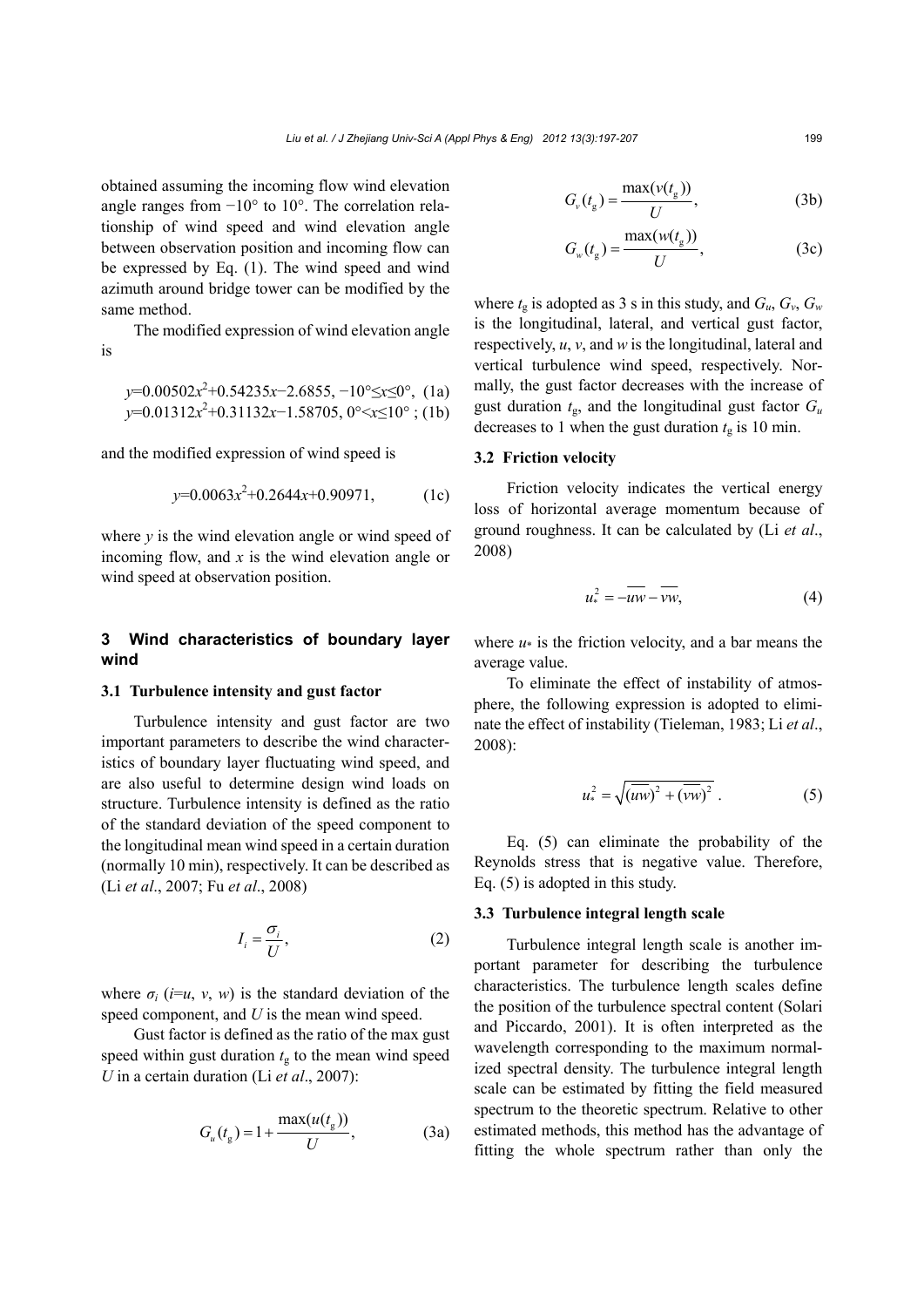position of the peak. The von Karman spectrum Eq. (6) are usually used as the theoretic spectrum (Solari and Piccardo, 2001; Fu *et al*., 2008; Hui *et al.*, 2009a; 2009b).

$$
\frac{nS_u(n)}{\sigma_u^2} = \frac{4L_u n / U}{\left[1 + 70.8(L_u n / U)^2\right]^{5/6}},\tag{6a}
$$

$$
\frac{nS_{\nu}(n)}{\sigma_{\nu}^{2}} = \frac{(4L_{\nu}n/U)\left[1+755.2(L_{\nu}n/U)^{2}\right]}{\left[1+283.2(L_{\nu}n/U)^{2}\right]^{1/6}},
$$
 (6b)

$$
\frac{nS_w(n)}{\sigma_w^2} = \frac{(4L_w n / U)\left[1 + 755.2(L_w n / U)^2\right]}{\left[1 + 283.2(L_w n / U)^2\right]^{11/6}},
$$
 (6c)

where *n* is the frequency of natural wind,  $L_u$ ,  $L_v$ ,  $L_w$  is turbulence integral length scale of longitudinal, lateral and vertical, respectively,  $S_u$ ,  $S_v$ ,  $S_w$  is the wind speed spectrum of longitudinal, lateral and vertical, respectively.

## **3.4 Power spectrum of wind speed**

Power spectrum of wind speed describes the energy distribution of fluctuating wind velocity in the frequency domain, which presents descriptions of frequency characteristics of fluctuating wind speed. The power spectrum of every sub-sample was calculated using the Fast Fourier Transform technique (FFT) on transforming the fluctuating wind velocity from time domain to frequency domain. The field measurement power spectrum is obtained by averaging the power spectrum of all sub-samples. As the Kaimal spectrum and Panofsky spectrum have been recommended by Wind-Resistant Design Specification of China, the following experiential expressions are adopted:

Longitudinal wind spectrum:

$$
\frac{nS_u(n)}{\sigma_u^2} = \frac{A_u f}{(1 + B_u f)^{5/3}}; \tag{7a}
$$

Lateral wind spectrum:

$$
\frac{nS_{\nu}(n)}{\sigma_{\nu}^2} = \frac{A_{\nu}f}{(1+B_{\nu}f)^{5/3}};
$$
\n(7b)

Vertical wind spectrum:

$$
\frac{nS_w(n)}{\sigma_w^2} = \frac{A_w f}{(1 + B_w f)^2},
$$
\n(7c)

where *f* is the non-dimension frequency,  $\frac{f}{f}$  *r* $\frac{z}{g}$  is the height.  $A_u$ ,  $B_u$ ,  $A_v$ ,  $B_v$ ,  $A_w$ ,  $B_w$  are parameters.

## **4 Results of wind characteristics**

#### **4.1 Field results of typhoon "Rosa"**

4.1.1 Mean wind speed and mean direction of Typhoon "Rosa"

Typhoon "Rosa" attacked Xi-hou-men Bridge from Oct. 6 to 7, 2007. A total of 31 h field measurement data were recorded. The whole typhoon measured data were divided into 186 sub-samples of 10-min duration. Fig. 6 shows the variations of 10-min mean wind speed, 10-min mean wind elevation angle and 10-min mean wind direction of typhoon. It was found that the maximum 10-min mean wind speed was 15.9 m/s. During the duration of the typhoon, the mean elevation angle was of negative value, which ranged from −0.85° to −4.0°, and the mean value of wind elevation angle was −2.25°.

4.1.2 Turbulence intensity and gust factor of typhoon "Rosa"

According to Eqs. (2) and (3), the longitudinal turbulence intensity  $(I_u)$  of typhoon "Rosa" ranged from 0.08 to 0.29, the lateral turbulence intensity  $(I_v)$ ranged from 0.06 to 0.20, and the vertical turbulence intensity  $(I_w)$  ranged from 0.01 to 0.09. The mean values of  $I_u$ ,  $I_v$  and  $I_w$  were 0.17, 0.11 and 0.04, respectively. The ratio amongst them was  $I_u: I_v: I_w =$ 1:0.67:0.24. The mean values of  $G_u$ ,  $G_v$  and  $G_w$  were 1.38, 0.28, and 0.11, respectively. The turbulence intensity and gust factor were greater than the recommended value of Wind-Resistant Design Specification of China. Figs. 7 and 8 show the distributions of turbulence intensities and gust factors of typhoon "Rosa". It can be seen that the distributions of turbulence intensities and gust factors are random, indicating the randomness of typhoon.

Fig. 9 presents the relationship between turbulence intensities of typhoon "Rosa". It can be seen that there is a linear relationship between the turbulence intensities. Fig. 10 presents the relationship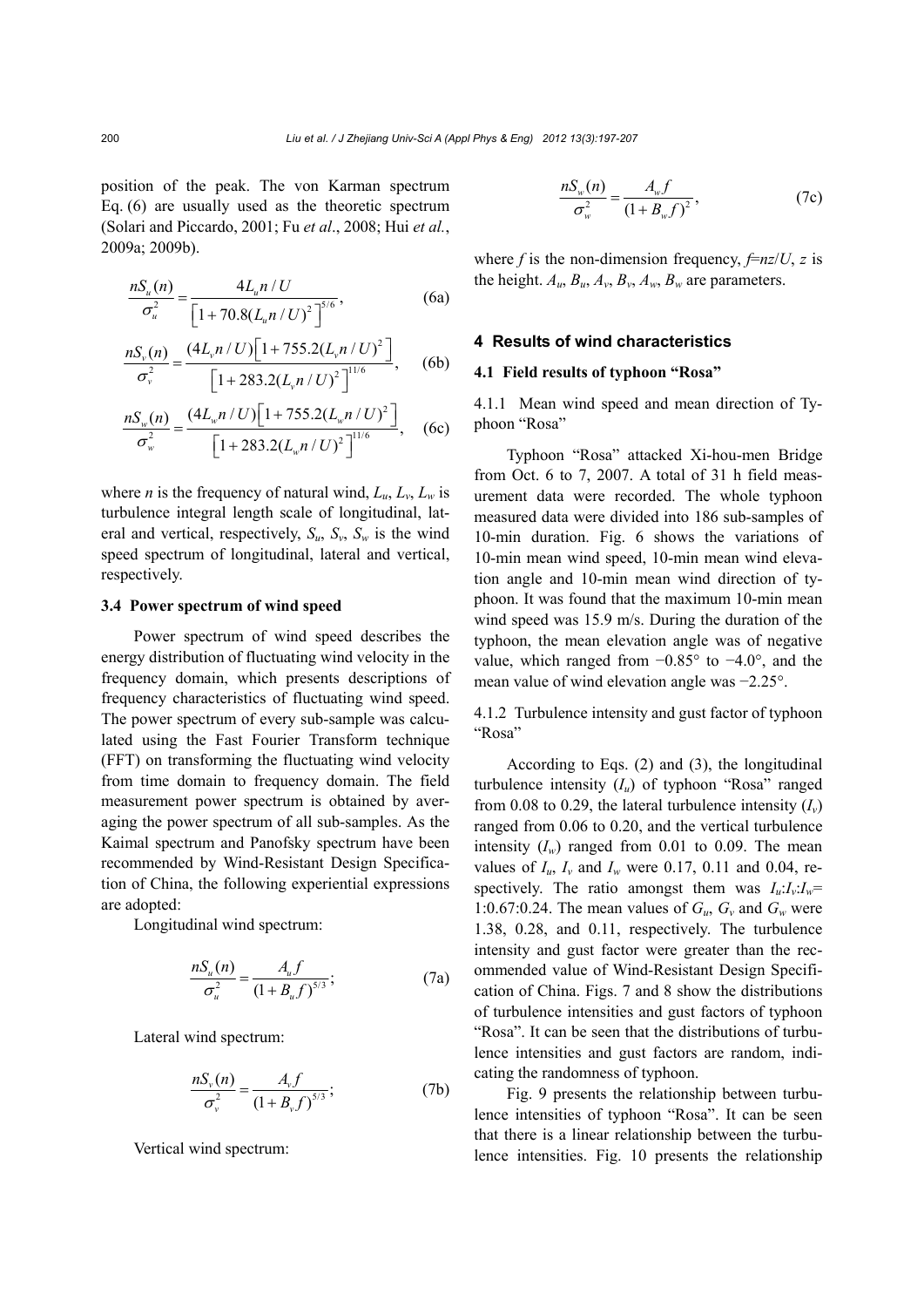

**Fig. 6 Variations of typhoon "Rosa" of (a) 10-min mean wind speed; (b) 10-min mean wind elevation angle; and (c) 10-min mean wind azimuth**

between the turbulence intensities in longitudinal, lateral and vertical directions to the mean wind speed. It can be seen that there are tendencies for the turbulence intensities to decrease with the increase of mean wind speed. Fig. 11 presents the relationship between the longitudinal turbulence intensities and longitudinal gust factor. It can be seen that there is a linear relationship between the turbulence intensities and gust factors, and can be expressed as  $G_u=1+2.3I_u$ .

# 4.1.3 Friction velocity of Typhoon "Rosa"

Fig. 12 shows the relationship between the friction velocity and mean wind speed. It can be found that the square value of friction velocity increases





**Fig. 8 Distribution of longitudinal gust factor**



**Fig. 9 Relationship between turbulence intensities of typhoon "Rosa"**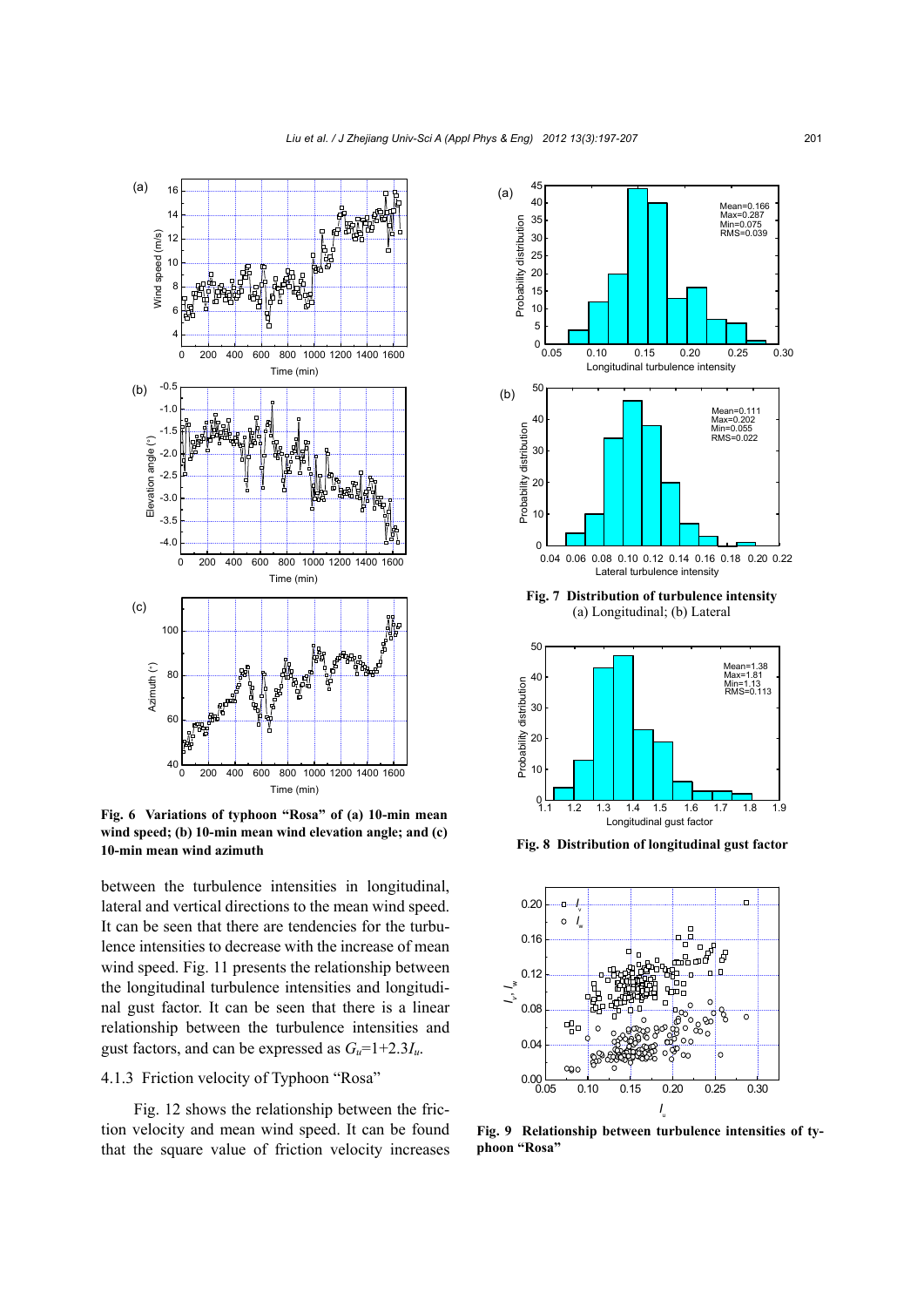

**Fig. 10 Relationship between the turbulence intensity and mean wind speed**  (a) Longitudinal; (b) Lateral; (c) Vertical



**Fig. 11 Relationship between the longitudinal turbulence intensity and longitudinal gust factor**

with the increase of mean wind speed. The relationship between the friction velocity *u*\* and longitudinal standard deviation  $\sigma_u$  is shown in Fig. 13 and can be described as

$$
\sigma_u^2 = -0.43 + 3.59u_*^2. \tag{8}
$$

4.1.4 Turbulence integral length scale of Typhoon "Rosa"

Fig. 14 shows the distribution of integral length scales of Rosa. The mean values of longitudinal



**Fig. 12 Relationship between the mean wind speed and**  shear velocity  $(u^2)$ 



**Fig. 13 Relationship between friction velocity** *u***\* and standard deviation** *σ<sup>u</sup>*



**Fig. 14 Distribution of longitudinal integral length scales**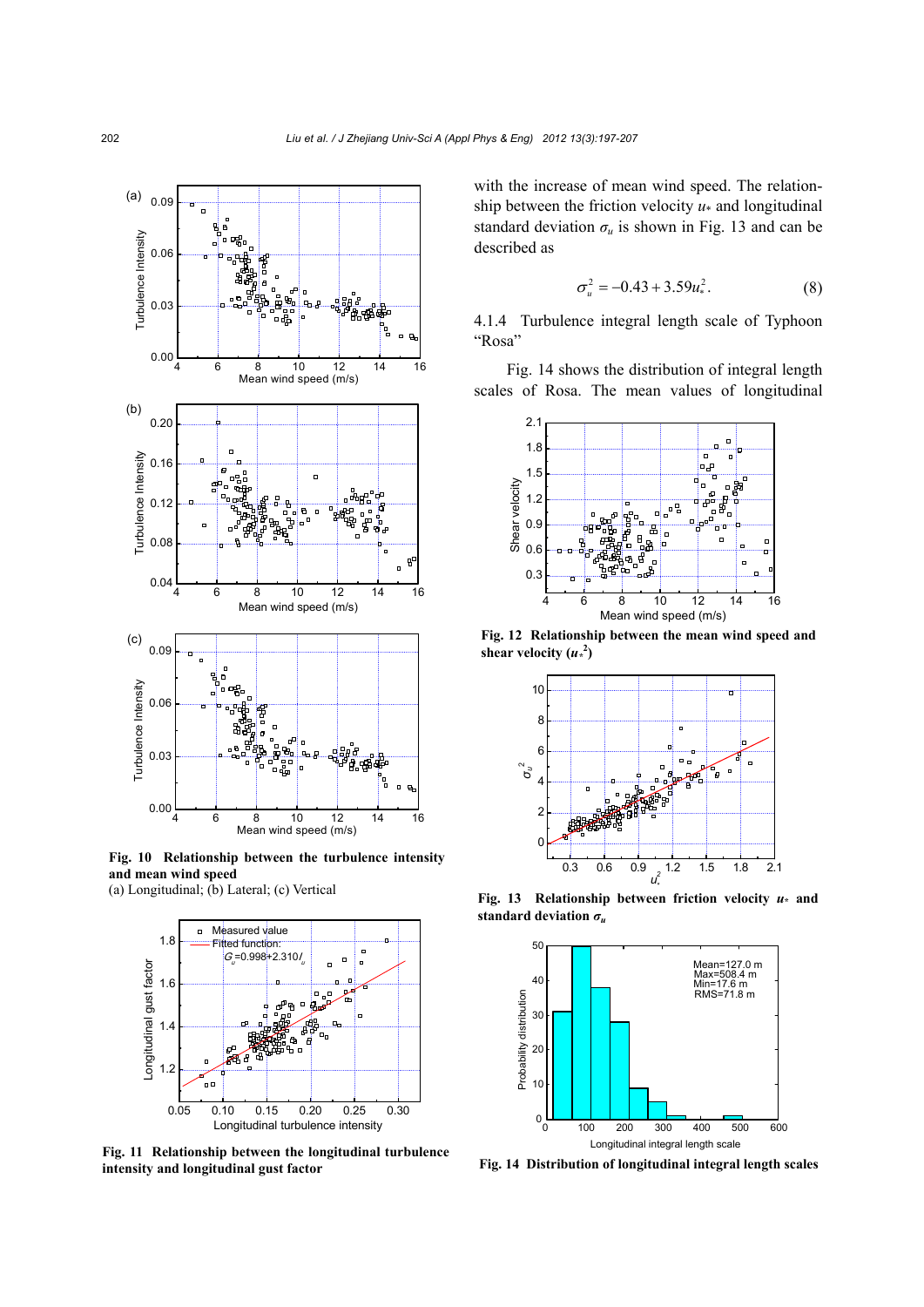integral length scale (*Lu*), lateral integral length scale  $(L_v)$  and vertical integral length scale  $(L_w)$  were 127, 73, and 23 m, respectively. The ratio among them was *Lu*:*Lv*:*Lw*=1:0.58:0.18.

Fig. 15 presents the relationship between the turbulence integral length scales and mean wind speed. It can be seen that there are tendencies for the turbulence integral length scales to increase with the increase of the mean wind speed.

### 4.1.5 Power spectrum of typhoon "Rosa"

Fig. 16 shows the normalized power spectrum of longitudinal, lateral and vertical of typhoon "Rosa". Fitting the field measured spectrum to the theoretic spectrum Eq. (7), the following expressions can be obtained to describe the normalized power spectrum of typhoon "Rosa" at the site of Xi-hou-men Bridge.

Longitudinal wind spectrum:

$$
\frac{nS_u(n)}{\sigma_u^2} = \frac{3.84f}{(1+6.89f)^{5/3}};
$$
\n(9a)

Lateral wind spectrum:

$$
\frac{nS_{\nu}(n)}{\sigma_{\nu}^2} = \frac{2.41f}{(1+3.93f)^{5/3}};
$$
 (9b)

Vertical wind spectrum:

$$
\frac{nS_w(n)}{\sigma_w^2} = \frac{0.19f}{(1+0.15f)^2}.
$$
 (9c)

#### **4.2 Field results of strong monsoons**

4.2.1 Turbulence intensity and turbulence integral length scale

Fig. 17 shows the distribution of turbulence intensities and gust factors of strong monsoons. The mean values of longitudinal, lateral and vertical turbulence intensities were  $I_u=0.105$ ,  $I_v=0.093$ , and  $I_w$ =0.063, respectively, and the ratio of them was  $I_{\nu}$ : $I_{\nu}$ =1:0.87:0.58, which is similar to the recommended value of Wind-Resistant Design Specification for Highway Bridges of China.

Fig. 18 shows the distribution of integral length scales of strong monsoons. The mean values of



**Fig. 15 Relationship between the longitudinal integral length scales and 10-min mean wind speed of typhoon "Rosa"**



**Fig. 16 Power spectrum density of wind speed of typhoon "Rosa"**



**Fig. 17 Distribution of longitudinal turbulence intensity**



**Fig. 18 Distribution of longitudinal integral length scales**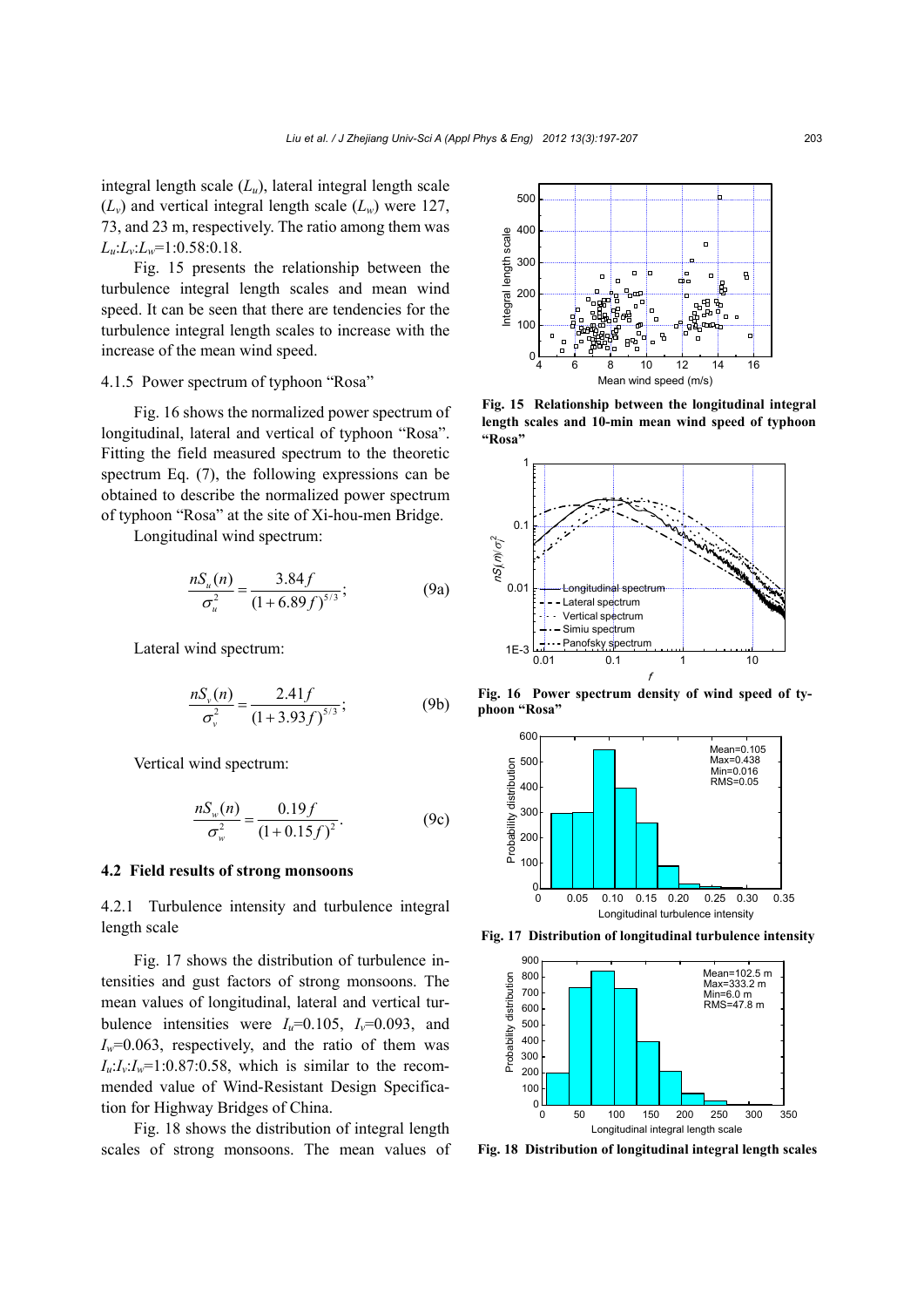longitudinal integral length scale (*Lu*), lateral integral length scale  $(L_v)$  and vertical integral length scale  $(L_w)$ were 102.5, 44.2, and 15.4 m, respectively. The ratio among them was  $L_{\nu}L_{\nu}L_{\nu}=1:0.43:0.15$ .

4.2.2 Friction velocity and power spectral density of strong monsoon

At the strong monsoons, the relationship between the friction velocity *u*\* and standard deviation  $\sigma$ <sup>*u*</sup> can be described as

$$
\sigma_u^2 = 0.05 + 1.26u_*^2. \tag{10}
$$

Fig. 19 shows the envelope curve of power spectral density of wind speed in strong monsoons. The power spectral density of strong monsoons can be described as

Longitudinal wind spectrum:

$$
\frac{nS_u(n)}{\sigma_u^2} = \frac{23.41f}{(1+30.63f)^{5/3}}; \tag{11a}
$$

Lateral wind spectrum:

$$
\frac{nS_{\nu}(n)}{\sigma_{\nu}^2} = \frac{20.92f}{(1+29.31)^{5/3}};
$$
 (11b)

Vertical wind spectrum:

$$
\frac{nS_w(n)}{\sigma_w^2} = \frac{5.24f}{(1+5.51f)^2}.
$$
 (11c)

4.2.3 Mean wind profiles and turbulence intensity profiles

Mean wind speed profile is defined to describe the changing of mean wind speed with the change of height. At present, the mean wind speed profile can be expressed by power law or logarithmic law. The power law has been adopted by the Wind-Resistant Design Specification of China. Therefore, this study adopts the power law. It is expressed as Eq. (12) (Dai *et al*., 2009). Because of the randomness of turbulence, the results are very discrete. To compare various results, the field measured results in each height are normalized. The profiles of mean wind speed and longitudinal turbulence intensity are shown in Fig. 20 and Fig. 21, respectively. It can be seen that they



**Fig. 19 Envelope curve of power spectral density during strong monsoon** 



**Fig. 20 Profiles of mean wind speed**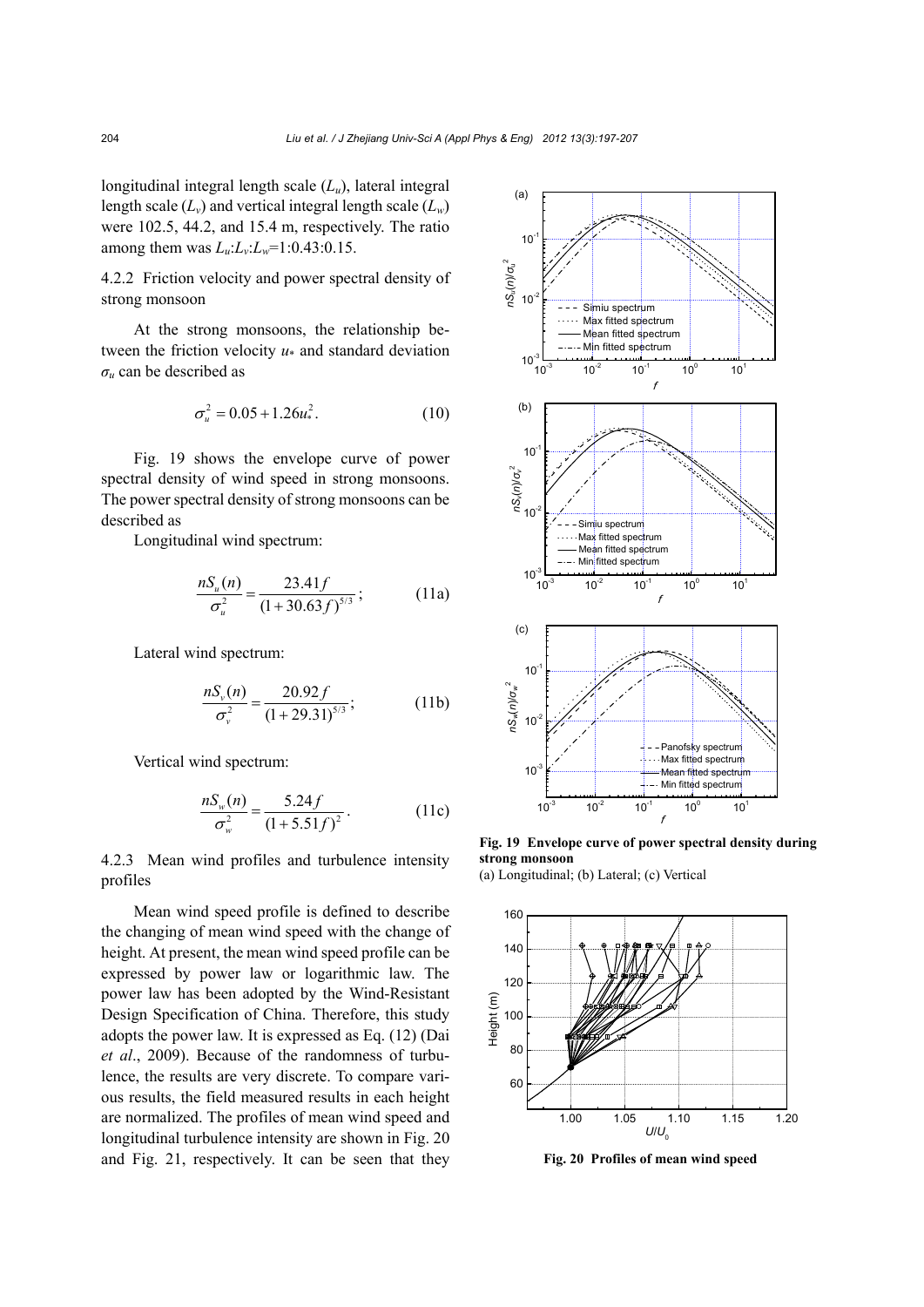

**Fig. 21 Profiles of turbulence intensity**

do not comply to the power law strictly. The reason may be (1) the randomness of atmosphere system; (2) the atmosphere has strong votex movement and strong vertical hybrid movement which accede to the influence of rough condition seriously; (3) the wind field is disturbed by the terrain nearby.

$$
\frac{U}{U_0} = \left(\frac{z}{z_0}\right)^{\alpha},\tag{12a}
$$

$$
\frac{I_u}{I_{u0}} = \left(\frac{z}{z_0}\right)^{\beta},\tag{12b}
$$

where *U* and  $U_0$  is the mean wind speed at height *z* and  $z_0$ , respectively.  $I_u$  and  $I_{u0}$  is the turbulent intensity at height *z* and  $z_0$ , respectively.  $\alpha$  is the mean wind profile exponent, and  $\beta$  is the turbulent intensity exponent.

Table 1 presents some mean wind profile exponents. The range of variation is quite large, the maximum value can be up to 0.12 and the minimum value can be as small as 0.064, or even a negative value (it means that the profile of mean wind cannot obey the power law). The mean value of wind speed profile exponent  $\alpha$  is 0.097. As shown in Table 1, the exponent  $\alpha$  is directional. In the same wind direction, there is a tendency for the exponent  $\alpha$  to decrease with the increase of mean wind speed. Table 2 presents the exponents of turbulence intensity profile. It can be seen that the rule of turbulence intensity profile is similar to the mean wind profile.

## 4.2.4 Spatial correlation of winds

At present, there are very few field measurement results about spatial correlation of natural wind. In the wind-resistant design, the decay factor is often set to be 7, which affects the wind-resistant design of long span bridge. Therefore, the spatial correlation of winds at the site of Xi-hou-men Bridge is very important and necessary.

To determine the spatial correlation of wind, co-coherence of wind records are calculated, which is defined as (Toriumi *et al*., 2000; Solari and Piccardo, 2001; Miyata *et al*., 2002; Hui *et al.*, 2009b)

$$
\begin{aligned} \text{Co-coherence} &= \frac{S_{uu}^C(x_1, x_2, f)}{\sqrt{S_{uu}(x_1, f)} S_{uu}(x_2, f)} \\ &= \exp\biggl(-k\frac{f\Delta y}{U}\biggr), \end{aligned} \tag{13}
$$

where  $S_{uu}(x_1,f)$ ,  $S_{uu}(x_2,f)$  is the spectrum of wind speed fluctuation *u* at  $x_1$  and  $x_2$ , respectively.  $S_{uu}^C(x_1, x_2, f)$ is the real part of cross-spectrum of  $u$  between  $x_1$  and  $x_2$ , *k* is the decay factor, and  $\Delta y = |x_1 - x_2|$  is the transverse distance.

The field measurement results of decay factors are shown in Table 3. The transverse distance is 18 m. It can be seen that the decay factors range widely. The decay factor for the along wind *Cuu* ranges from 8.7 to 22.7, the factor for crosswind  $C_w$  ranges from 7.8 to 13.2, and the factor for vertical components *Cww* ranges from 13.4 to 23.4. The average values are  $C_{uu}$ =16.7,  $C_{vv}$ =10.1, and  $C_{ww}$ =18.8, respectively. The

**Table 1 Wind profiles exponents at the site of Xi-houmen Bridge**

| Date          | $\alpha$ | Mean speed $(m/s)$ | Azimuth    |
|---------------|----------|--------------------|------------|
| Mar. 17, 2009 | 0.120    | 9.02               | <b>SSE</b> |
| Mar. 21, 2009 | 0.064    | 11.17              | <b>SE</b>  |
| Mar. 26, 2009 | 0.084    | 10.00              | <b>SE</b>  |
| Mar. 27, 2009 | 0.111    | 8.52               | <b>ESE</b> |
| Apr. 19, 2009 | 0.107    | 12.41              | <b>SSE</b> |

S: south; E: east

**Table 2 Turbulence intensity profiles exponents at the site of Xi-hou-men Bridge**

| Date          | ß        | Mean speed $(m/s)$ | Azimuth    |
|---------------|----------|--------------------|------------|
| Mar. 17, 2009 | $-0.159$ | 9.02               | <b>SSE</b> |
| Mar. 21, 2009 | $-0.089$ | 11.17              | SE.        |
| Mar. 26, 2009 | $-0.076$ | 10.00              | SE.        |
| Mar. 27, 2009 | $-0.053$ | 8.52               | <b>ESE</b> |
| Apr. 19, 2009 | 0.032    | 12.41              | <b>SSE</b> |

S: south; E: east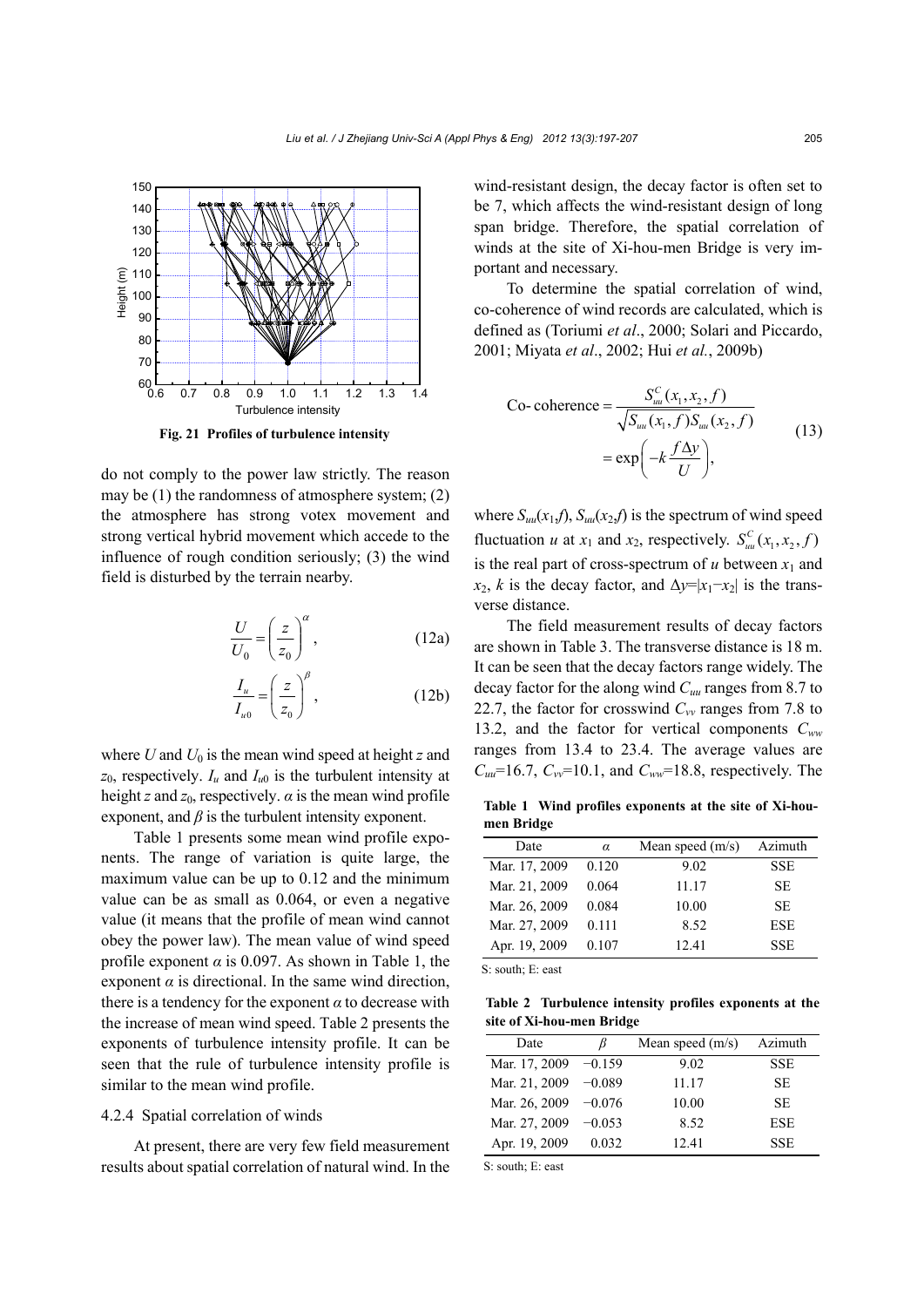| Date          | $\mathrm{C}_{uu}$ | $C_{vv}$ | $C_{ww}$ | U(m/s) |
|---------------|-------------------|----------|----------|--------|
| Nov. 8, 2008  | 21.5              | 10.9     | 21.6     | 12.06  |
| Nov. 19, 2008 | 17.6              | 9.0      | 23.2     | 10.93  |
| Nov. 27, 2008 | 22.7              | 11.7     | 22.9     | 14.68  |
| Dec. 1, 2008  | 20.3              | 10.7     | 21.0     | 12.19  |
| Dec. 4, 2008  | 22.7              | 13.2     | 23.4     | 14.91  |
| Dec. 5, 2008  | 21.2              | 12.8     | 20.7     | 14.46  |
| Mar. 17, 2009 | 11.9              | 7.8      | 15.0     | 8.99   |
| Mar. 21, 2009 | 12.6              | 8.6      | 17.2     | 11.21  |
| Mar. 26, 2009 | 8.7               | 9.8      | 13.4     | 9.99   |
| Mar. 27, 2009 | 14.8              | 8.8      | 14.7     | 8.51   |
| Apr. 18, 2009 | 12.5              | 8.6      | 15.8     | 10.05  |
| Apr. 19, 2009 | 13.8              | 9.3      | 17.0     | 12.23  |
| Average value | 16.7              | 10.1     | 18.8     | 11.60  |

**Table 3 Decay factors at the site of Xi-hou-men Bridge**

recommended value of Wind-Resistant Design Specification for Highway Bridges of China is  $C=7-21$ , and  $C=7$  is applied in the design of long-span bridge, which is too conservative to be economic. The field measurement results within the recommended value, and are similar to the field results of Pang (2006) at the site of Sutong Bridge which are  $C_{uu}$ =16.2,  $C_{vv}$ =15.0, and  $C_{ww}$ =17.0, respectively. The field measurement value of Akashi-Kaikyo Bridge ranges from 4 to 17, and the average value of all data is 9.3 (Toriumi *et al*., 2000). The field measurement results at the site of Xi-hou-men Bridge show that the winds are less coherent in comparison with that assumed in the design, and the lateral component is more coherent than longitudinal component and vertical component.

#### **5 Conclusions**

This paper presents part results of the field measurements at the site of Xi-hou-men Bridge. Wind characteristics and the relationships among them are analyzed and discussed in detail. Some conclusions from this study are summarized as follows.

1. At typhoon "Rosa", the mean values of turbulence intensities  $I_u$ ,  $I_v$  and  $I_w$  are 0.17, 0.11 and 0.04, respectively, and the ratio among them is  $I_u: I_v$ .  $I_w=1:0.67:0.24$ . The mean values of  $L_u$ ,  $L_v$  and  $L_w$  are 127, 73 and 23 m and the ratio amongst them is  $L_u: L_v: L_w=1:0.58:0.18$ . At strong monsoons, the mean values of turbulence intensities  $I_u$ ,  $I_v$  and  $I_w$  are 0.105, 0.093 and 0.063, respectively and the ratio among them is  $I_u: I_v: I_w = 1:0.87:0.58$ , which is similar to the recommended value of Wind Resistant Design Specification for Highway Bridges of China. The mean values of *Lu*, *Lv* and *Lw* are 102.5, 44.2 and 15.4 m and the ratio among them is  $L_u: L_v: L_w=1:0.43:0.15$ . It can be seen that the wind characteristics of typhoons and monsoons are quite different. The turbulence intensities of typhoons are greater than those of monsoons and the recommended value. The turbulence integral length scales of typhoons are greater than those of monsoons. This means the atmosphere of typhoons is more complex than that of monsoons.

2. From the relationship between wind characteristics, it can be found that the turbulence intensities decrease with the increase of mean wind speed, and the turbulence integral length scales increase with the increase of mean wind speed.

3. At typhoon "Rosa", the relationship between the friction velocity  $u^*$  and standard deviation  $\sigma_u$  can be described as

$$
\sigma_u^2 = -0.43 + 3.59 u_*^2.
$$

At the strong monsoons, the relationship is

$$
\sigma_u^2 = 0.05 + 1.26 u_*^2.
$$

4. At typhoon "Rosa", the power spectral density of wind can be described as

Longitudinal wind spectrum:

$$
\frac{nS_u(n)}{\sigma_u^2} = \frac{3.84f}{(1+6.89f)^{5/3}};
$$

Lateral wind spectrum:

$$
\frac{nS_{v}(n)}{\sigma_{v}^{2}} = \frac{2.41f}{(1+3.93f)^{5/3}};
$$

Vertical wind spectrum:

$$
\frac{nS_w(n)}{\sigma_w^2} = \frac{0.19f}{(1+0.15f)^2}.
$$

At strong monsoons the expressions can describe